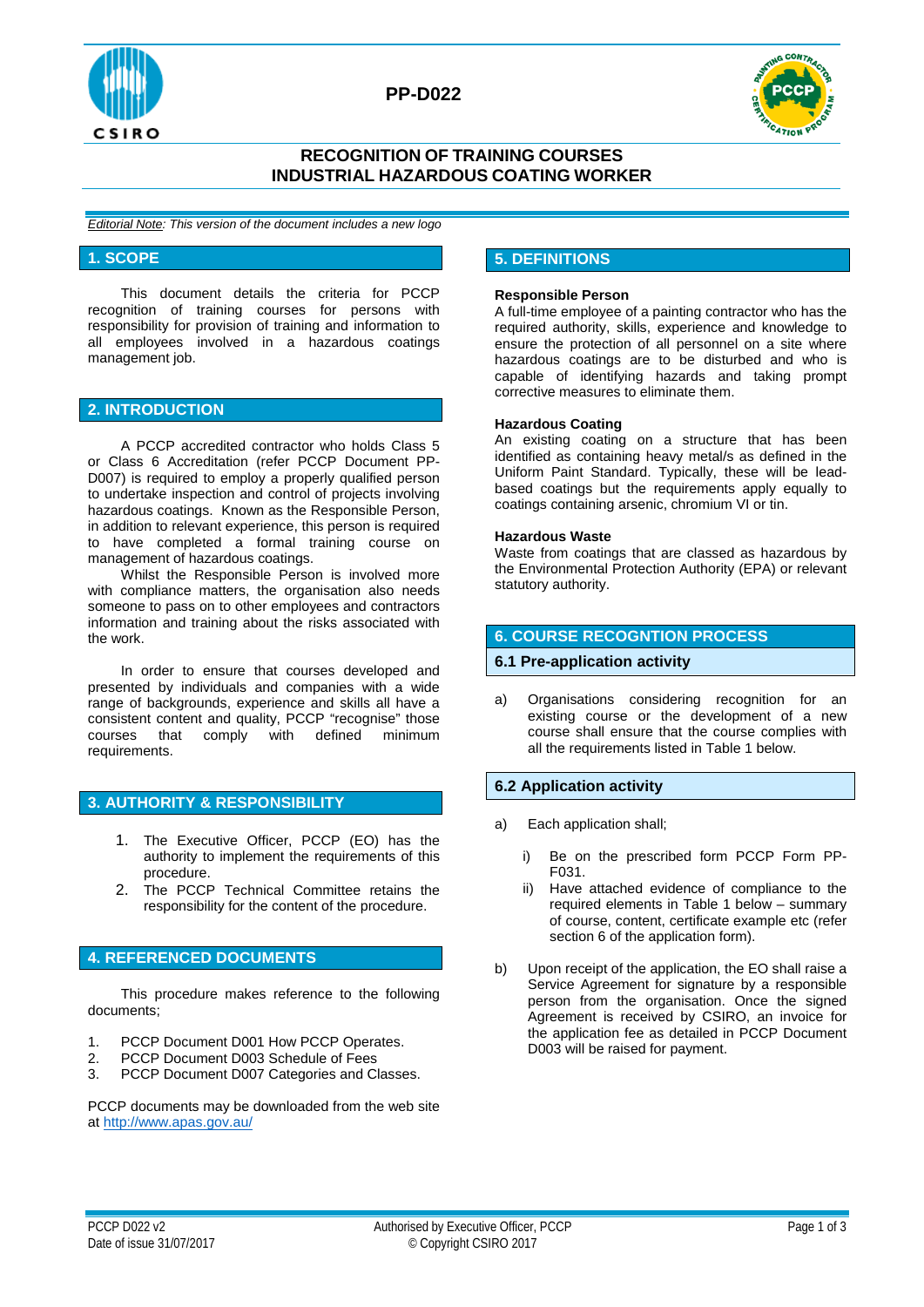

## **PP-D022**



## **RECOGNITION OF TRAINING COURSES INDUSTRIAL HAZARDOUS COATING WORKER**

## **6.3. PCCP evaluation activity**

- a) The Executive Officer, PCCP (EO) shall assess the application and all supporting evidence for compliance to requirements.
- b) The EO shall resolve with the Applicant any errors or omissions that may impact on the progress of the Application.
- c) The Application may be referred to the PCCP Technical Panel for adjudication if deemed necessary and appropriate by the EO.
- d) Where the EO and Applicant are unable to resolve any issues, the EO shall advise the Applicant that the application has been unsuccessful and shall include reason(s) for arriving at this decision.

### **6.4 Post evaluation activity**

- a) Applications deemed to have satisfied all requirements shall be listed by the EO as Recognised.
- b) The EO shall prepare and issue a Certificate of Recognition detailing;
	- $\triangleright$  the Applicant course name and any associated unique course code
	- $\triangleright$  the name of the course provider
	- the date of recognition of the course
	- $\triangleright$  the expiry date for recognition

## **7. REFRESHER COURSES**

- a) As each Participant certificate is required to be issued with a defined expiry date, the training Provider shall also provide update or refresher courses to enable Participants to maintain the currency of their training.
- b) It is the responsibility of the employer to ensure that certificate currency is maintained by booking participants into the next available refresher course.
- c) Refresher courses shall have two objectives;
	- $\triangleright$  To refresh the Participant's knowledge of the original subject matter. The refresher course<br>shall pay particular attention to key particular attention to key requirements or issues
	- $\triangleright$  To advise the Participant of any changes to regulations, legislation, documentation etc since the original course.
- d) The refresher course shall be of minimum one day duration.
- e) A new certificate shall be issued by the training provider to each successful refresher course Participant at the conclusion of each course.
- f) The expiry date for refresher certificates shall not be greater than 2 years.

## **8 RE-RECOGNITION ACTIVITY**

- a) Prior to the expiry of Recognition for the course, the EO shall advise the course provider that, if desired, re-Recognition for the nominated course is possible and necessary for continuing PCCP Recognition.
- b) The application for re-recognition shall comprise a declaration of changes to the Recognised course.
- c) The application for re-recognition shall be on the prescribed form PCCP Form PP-F032.
- d) The application shall be accompanied by the appropriate fee – refer PCCP Document PP-D003.
- e) The EO shall assess the changes to the course and decide whether the course continues to comply with the requirements of Table 1 below.
- f) Where doubt exists, the EO shall attempt to resolve the issue(s) with the course provider. The EO may choose to involve the PCCP Technical Panel if deemed necessary.
- g) Where the course continues to meet all requirements, the EO shall;<br>> Prepare and issue a ne
	- Prepare and issue a new certificate conforming to 6.4b) above
	- Update the PCCP web site listing accordingly

## **9. APPEALS & COMPLAINTS**

- a) Appeals against decisions of PCCP or its officers shall be subject to the process outlined in PCCP Document PP-D001.
- b) Complaints against PCCP processes, practices or officers shall also be subject to the process outlined in PCCP Document PP-D001.